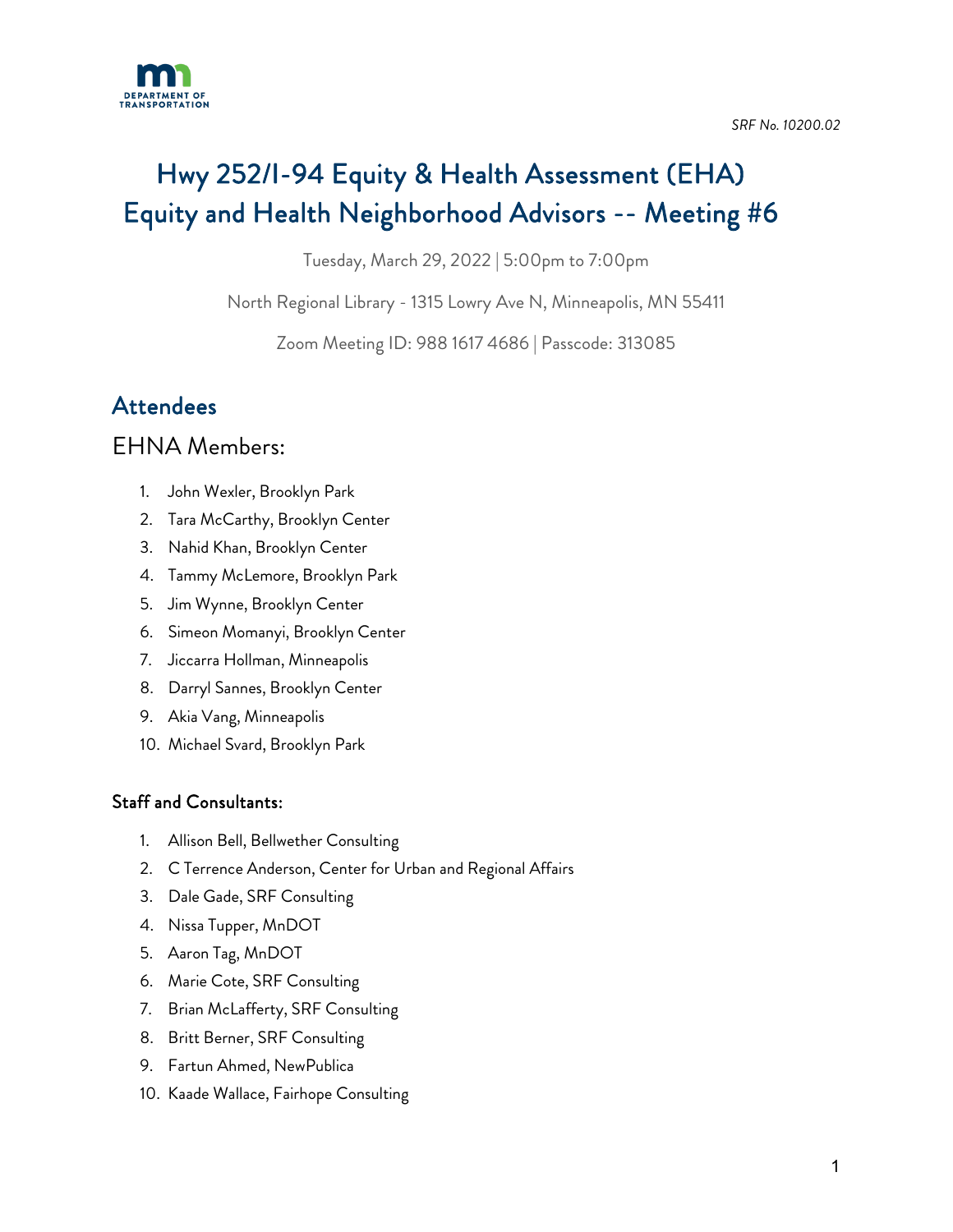

### **Notes**

#### 1. Introductions

• Welcomed new members

#### 2. C. Terrence Anderson presented project schedule

- Engagement will begin in Mid-April and last through May
- A number of reports will be produced based on this feedback following engagement
- EHNA discussion of engagement.
	- o How did you decide on the engagement locations?
		- Wanted to focus on places that have allowed them to previously come in and door knock. Also based on diversity and proximity to the project area.
	- o Could we also post the flyers with the QR code in apartment buildings that do not let them in so residents can answer the survey online?
		- **The Start** Sep and BC staff will be passing out the flyers and questionnaires for other buildings.

## 3. Britt presented the draft engagement materials and EHNA members participated in the survey and board activities

- The goals of engagement are:
	- o Identify most critical and urgent equity and health priorities
	- o Focus on those affected by transportation
- The methods of engagement are:
	- o Questionnaire. Online and paper. Translated and available on tablets.
	- o Door knocks
	- o Pop-ups
	- o Community meetings
- Britt shared tentative engagement events. Scheduled throughout the three cities.
- Fartun and Kaade led in-person engagement
- Britt led engagement for those that were online.

#### 4. Britt led a debrief on the engagement for both in-person and online

- EHNA discussion of engagement.
	- Strange to have a button to push "OK" to go to the next section.
	- Make sure the language is relatable and easily understood. It's a little wordy and off-putting.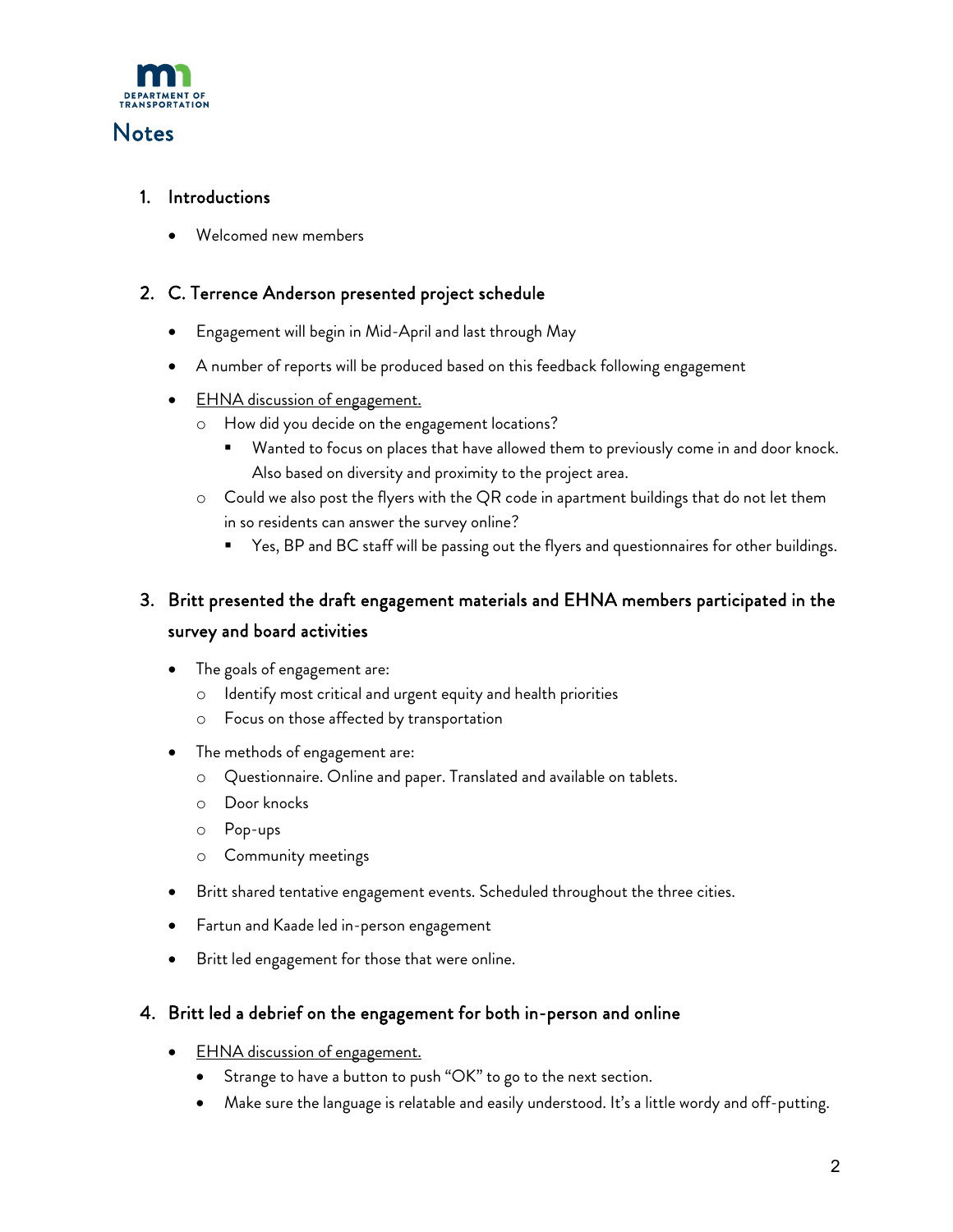

- Give direction to "rank these 1-6". What if they are all important? Don't force people to do that.
- People don't know what the 252/94 corridor is. Need a visual or map.
- Can we do the survey for people with visual impairment?
- Have an actual translator present.
- The people conducting the pop-ups need to know the history of the project so they can speak well with people on it.
- I tried to answer for others, not just myself. (I'm a homeowner but most of the residents are renters.)
- Seeing the term "corridor" and it makes it look like a natural phenomenon. The concept of a corridor is disturbing. What is it you are communicating? Why? It sounds like something to pass through. My community isn't a place to pass through. The map promotes that idea. It's naturalizing the phenomenon of highways. It biases the outcome.

#### 5. Brian walked through the baseline conditions report.

- Brian summarized key findings.
	- Describes 30+ equity and health baseline conditions along Hwy 252 and I-94.
	- Identifies six focus areas based on input from the EHA Working Group and the EHNA. These focus areas will be validated/adjusted through community engagement.
	- Executive Summary currently under review. Final report to be submitted to MnDOT in the next 1-2 weeks.
	- People living in North Minneapolis report more negative health outcomes than people living in Hennepin County.
	- There are significant income disparities by race and ethnicity along Hwy 252 and I-94.
	- People living along Hwy 252 and I-94 are at elevated risk for disease, hospitalization, and death due to poor air quality.
	- Hwy 252 and I-94 have a high concentration of households without a personal vehicle.
	- Among people living along Hwy 252 and I-94, white workers are more likely to drive alone to work and have shorter commutes than Black and Hispanic/Latino workers.
	- People living along Hwy 252 and I-94 face challenges accessing healthy food options and greenspace by modes other than a personal vehicle.
	- Hwy 252 and I-94 present a barrier to people walking, biking, and rolling to destinations.
	- There are significant differences in the built environment of areas with majority white and majority non-white populations.